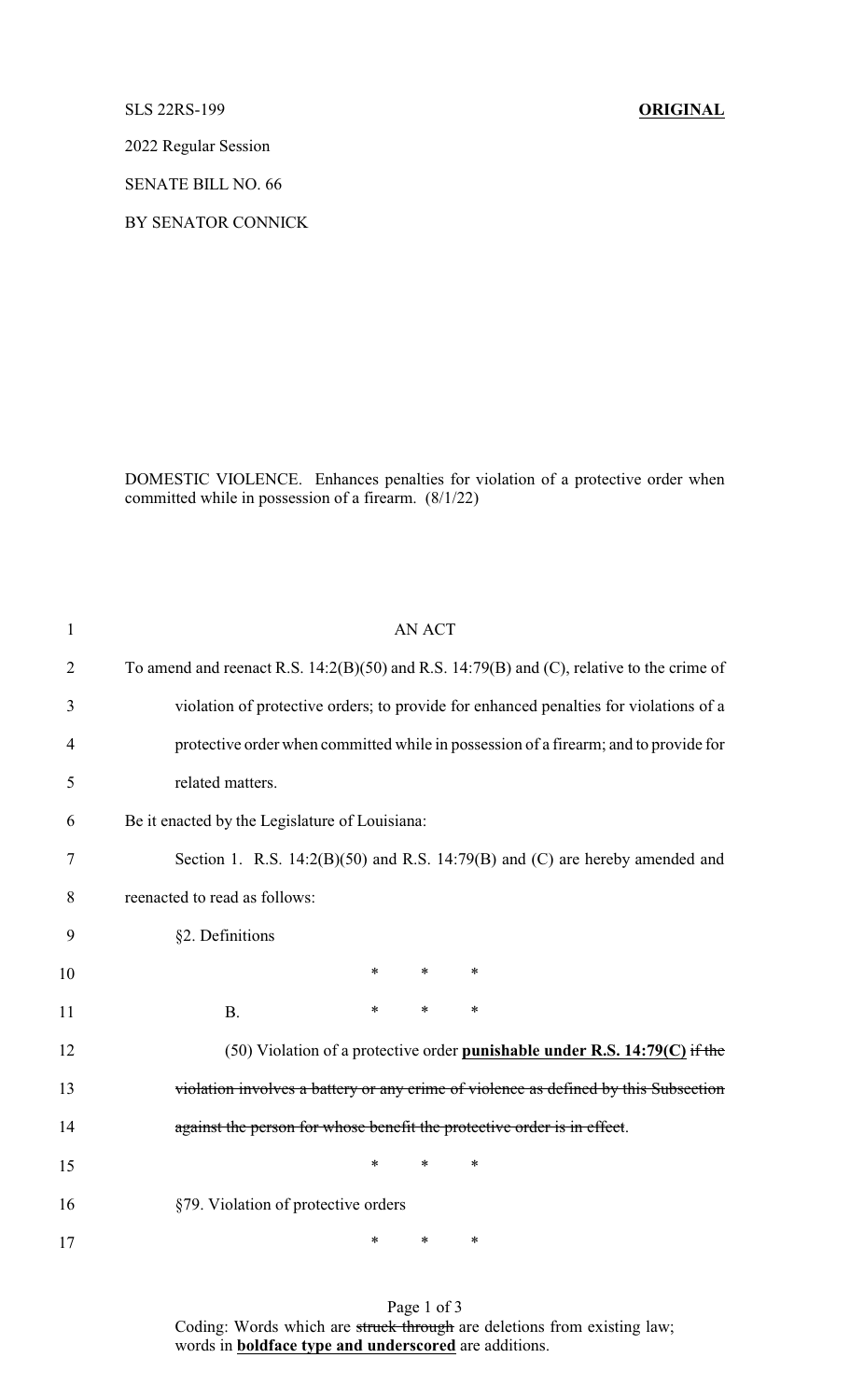B.(1) On a first conviction for violation of protective orders**, except as provided in Subsection C of this Section,** which does not involve a battery or any crime of violence as defined by R.S. 14:2(B) against the person protected by the protective order, the offender shall be fined not more than five hundred dollars or imprisoned for not more than six months, or both. (2) On a second or subsequent conviction for violation of protective orders**,**

 **except as provided in Subsection C of this Section,** which does not involve a 8 battery or any crime of violence as defined by R.S. 14:2(B) against the person 9 protected by the protective order, regardless of whether the current offense occurred before or after the earlier convictions, the offender shall be fined not more than one thousand dollars and imprisoned with or without hard labor for not less than fourteen days nor more than two years. At least fourteen days of the sentence of imprisonment imposed under this Paragraph shall be without benefit of probation, parole, or suspension of sentence. If a portion of the sentence is imposed with benefit of probation, parole, or suspension of sentence, the court shall require the offender to participate in a court-monitored domestic abuse intervention program as defined by R.S. 14:35.3.

 C.(1) Whoever **Except as provided in Paragraph (2) of this Subsection, whoever** is convicted of the offense of violation of protective orders where the violation involves a battery or any crime of violence as defined by R.S. 14:2(B) against the person for whose benefit the protective order is in effect**, or where the violation involves the offender going to the residence or household, school, or place of employment of the person for whose benefit the protective order is in effect while in possession of a firearm**, shall be fined not more than one thousand dollars and imprisoned with or without hard labor for not less than three months nor more than two years. At least thirty days of the sentence of imprisonment imposed under this Paragraph shall be without benefit of probation, parole, or suspension of sentence. If a portion of the sentence is imposed with benefit of probation, parole, or suspension of sentence, the court shall require the offender to participate in a

Page 2 of 3 Coding: Words which are struck through are deletions from existing law; words in **boldface type and underscored** are additions.